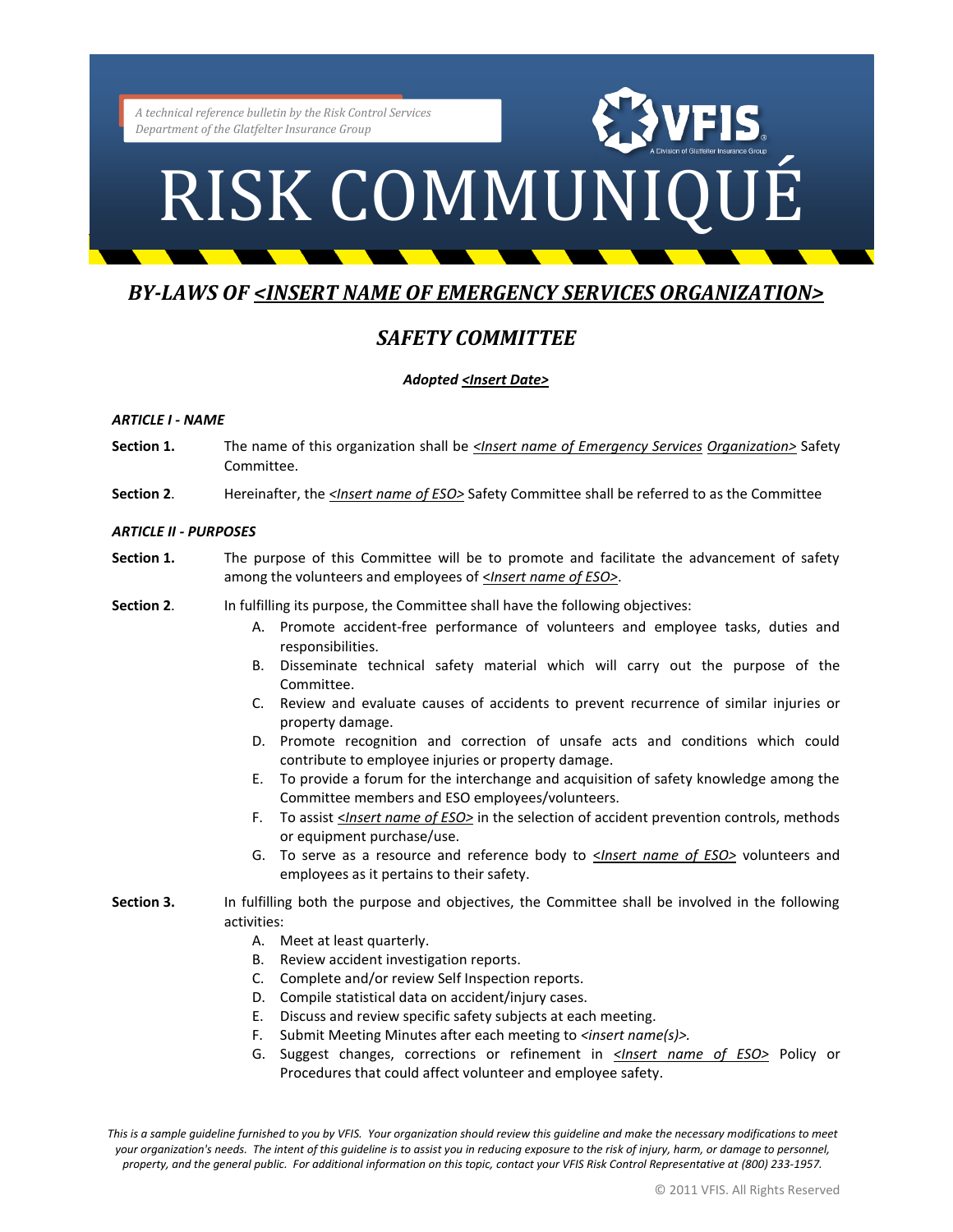## Partment of the Glatfelter Insurance Group<br>RISK COMMUNIQUÉ

### *ARTICLE III - MEMBERSHIP*

| Section 1.                       | Qualifications for membership:                                                                                                                                                                                                                                                                                                      |  |
|----------------------------------|-------------------------------------------------------------------------------------------------------------------------------------------------------------------------------------------------------------------------------------------------------------------------------------------------------------------------------------|--|
|                                  | A. The Committee shall be composed of active members or safety officers from each<br>company comprising the <lnsert eso="" name="" of="">.</lnsert>                                                                                                                                                                                 |  |
|                                  | Members of the Committee must be able to serve for at least 12 months.<br><b>B.</b>                                                                                                                                                                                                                                                 |  |
|                                  | Committee membership shall have no department boundaries.<br>C.                                                                                                                                                                                                                                                                     |  |
|                                  | Membership in the Committee is personal and non-transferable.<br>D.                                                                                                                                                                                                                                                                 |  |
| Section 2.                       | Admissions                                                                                                                                                                                                                                                                                                                          |  |
|                                  | Entry into the Committee shall be on an individual basis as outlined in these By-Laws.<br>А.<br>Any person interested in Committee membership may apply by submitting an<br>В.<br>application to the Committee Chair or Officer of any company comprising the < <i>lnsert</i><br>name of ESO>.                                      |  |
|                                  | The Committee Chair shall select and notify each applicant of his acceptance/rejection,<br>C.<br>based upon a majority vote by the members.                                                                                                                                                                                         |  |
| Section 3.                       | Membership on the Committee shall be terminated by:                                                                                                                                                                                                                                                                                 |  |
|                                  | Resignation of membership in The Committee.<br>А.                                                                                                                                                                                                                                                                                   |  |
|                                  | Termination of active duty status of the company they represent.<br>В.                                                                                                                                                                                                                                                              |  |
|                                  | Successful completion of their term, not less than 12 months.<br>C.                                                                                                                                                                                                                                                                 |  |
| Section 4.                       | The Committee shall maintain a membership of one from each member organization, within 12<br>months of the date its By-Laws are accepted.                                                                                                                                                                                           |  |
| Section 5.                       | All members of the Committee are eligible to vote on all matters submitted to the membership<br>and to participate in all activities of the Committee.                                                                                                                                                                              |  |
| <b>ARTICLE IV - ORGANIZATION</b> |                                                                                                                                                                                                                                                                                                                                     |  |
| Section 1.                       | The Committee is a part of the <b><lnsert b="" eso<="" name="" of="">&gt;, formed to carry out the objectives of<br/>sinsert name of ESO&gt;. The Committee may not take any action to the name of the sinsert name<br/>of ECOs including but not limited to optering into contracts without prior written approval of</lnsert></b> |  |

- *of ESO>* including, but not limited to, entering into contracts, without prior written approval of the *<Insert name of ESO>*.
- **Section 2.** All Committee activities shall conform to the By-Laws.
- **Section 3.** The headquarters of the Committee shall be <*insert name and address*>.
- **Section 4.** The Committee activity year shall be from January 1 through January 1.
- **Section 5.** Dissolution of the Committee.
	- A. The committee may be dissolved by the *<Insert name of ESO>* in the following manner:
		- 1. A resolution to dissolve the Committee shall be acted upon at a meeting of the *<Insert name of ESO>*. The resolution shall set forth the reason(s) for dissolution.
		- 2. Within thirty (30) days following the *<Insert name of ESO>* action.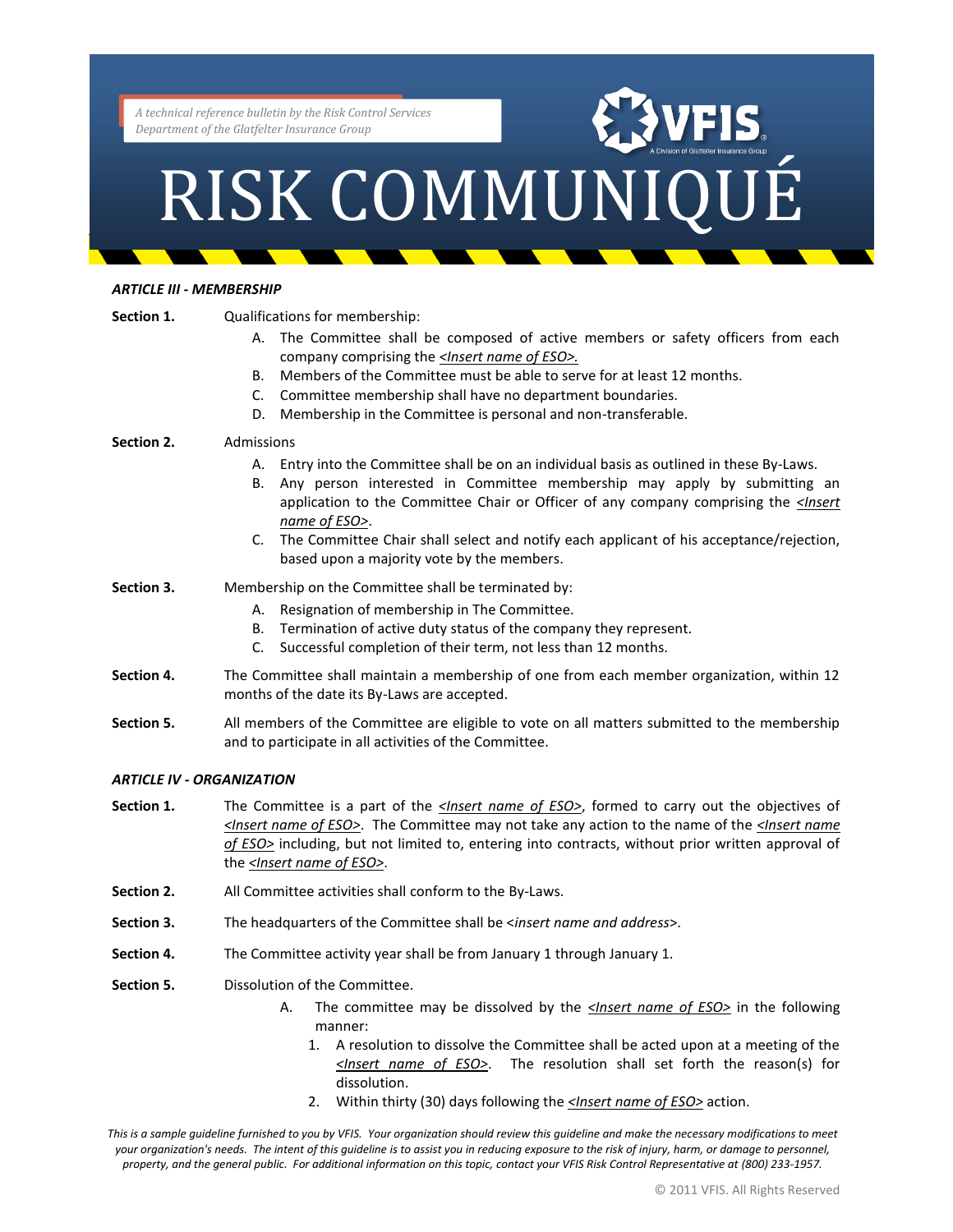### RISK COMMUNIQUÉ

3. Upon the adoption of the resolution to dissolve, the officers shall proceed to carry out the dissolution of the Committee in conformance with applicable laws.

### *ARTICLE V - OFFICERS*

- **Section 1.** Appointed officers of the Committee shall be:
	- A. Chair
	- B. Secretary
	- C. Accident Investigation Coordinator
	- D. Inspection Coordinator
	- E. Safety Training/Promotion Coordinator
- **Section 2.** Each elected Committee officer shall be an active member of the company comprising the *<Insert name of ESO>.*
- **Section 3**. Duties of the Officers
	- A. The Chair shall be the chief executive officer of the Committee and shall:
		- 1. Preside at meetings of the Committee and at regular or special business meetings.
		- 2. Provide leadership and guidance to all activities.
		- 3. Supervise the functions of other officers.
		- 4. Appoint members as appropriate.
		- 5. Keep the Committee members and *<Insert name of ESO>* informed of Committee activities and future plans
		- 6. Appoint subcommittees as are necessary to carry out the Committee's objectives and activities.
	- B. The Secretary shall:
		- 1. Act for the Chair in his absence or inability to perform, and assist him at other times as requested.
		- 2. Maintain Committee records and handle correspondence.
		- 3. Record and distribute minutes of Committee membership and notify Committee members of dates of membership meetings in advance.
		- 4. Assume the duties of Chair as necessary.
	- C. Accident Investigation Coordinator shall:
		- 1. Receive and review Accident Investigation reports, presenting these reports at each meeting.
		- 2. Compile regular Accident Analysis information, for presentation at each meeting.
		- 3. Carry out such other specific duties as may be assigned by the Chair.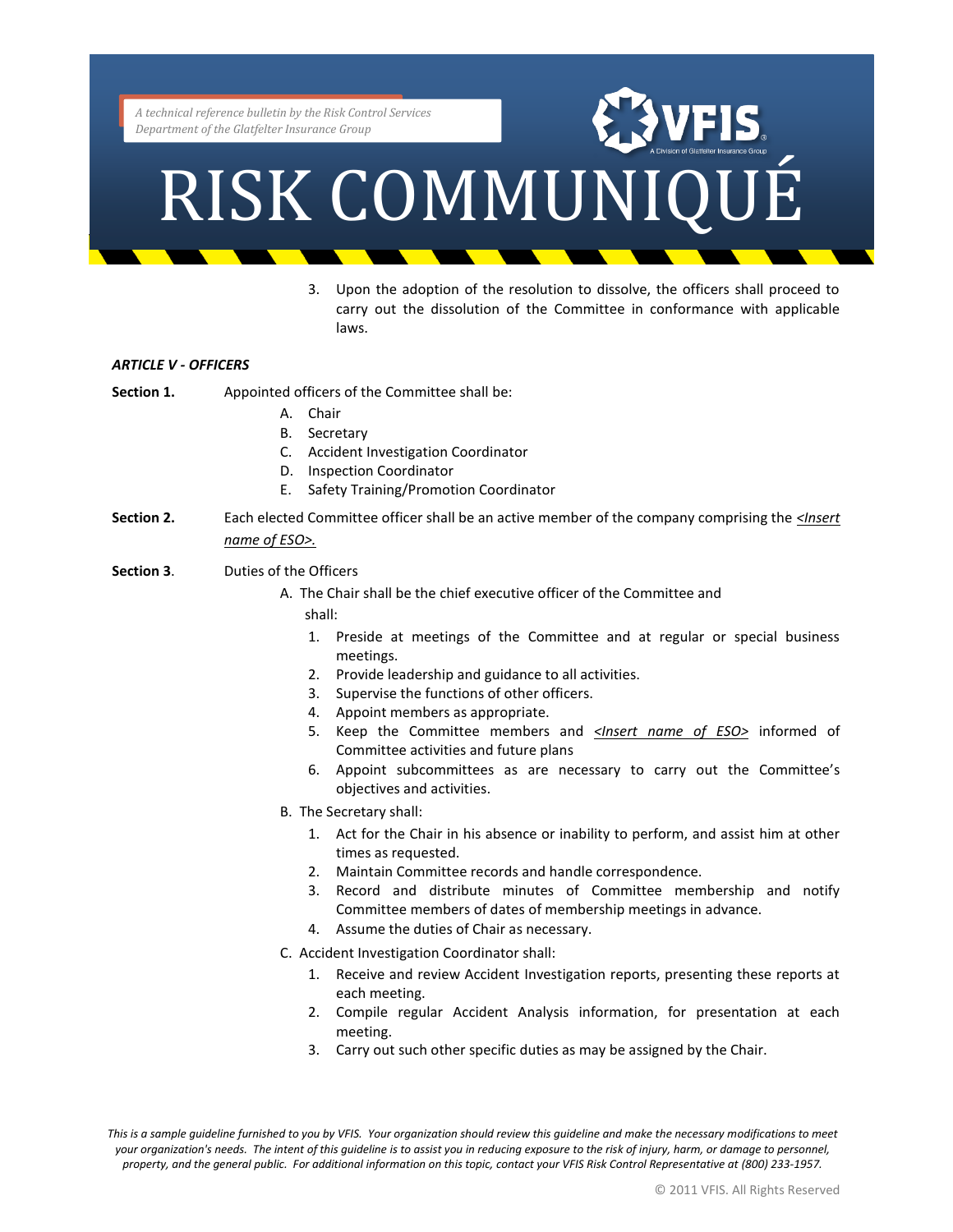## Partment of the Glatfelter Insurance Group

- D. The Inspection Coordinator shall:
	- 1. Oversee Self Inspection activities.
	- 2. Report on findings of Self Inspections at each Committee meeting.
	- 3. Facilitate correction of hazards, identified by Self Inspections, as agreed to by the Committee.
	- 4. Carry out such other specific duties as may be assigned by the Chair.
- E. The Safety Training/Promotion Coordinator shall:
	- 1. Identify resources, both within and outside the *<Insert name of ESO>,* which could be considered to educate Committee members or *<Insert name of ESO>* employees/volunteers in technical safety methods, procedures or promotion activities.
	- 2. Present ideas for safety training or promotion as requested by the Committee or its members.
	- 3. Coordinate Safety training or promotion campaigns selected by the Committee.
	- 4. Carry out such other specific duties as may be assigned by the Chair.

### *ARTICLE VI - NOMINATION, ELECTION, REMOVAL OF OFFICERS*

- **Section 1.** The members may submit one or more names of candidates for an Officers position annually between December 1st and 15th to the Chair.
- **Section 2.** The members shall nominate one or more member for each elective office by December 30th of each year. The term of elected Committee Officers shall be one year beginning January 1st.
- **Section 3.** Removal of elected Committee officers shall be by majority vote of Committee members at any regular or special membership meeting.

### *ARTICLE VII - COMMITTEES*

- **Section 1.** Other committees may be established by the Committee or individual elected officers for the purpose of carrying out detailed activities which meet the Committee's objectives. Any committee which needs funding to support its work requires the approval of the *<Insert name of ESO>.*
- **Section 2.** All committees, other than standing committees, shall have such terms and assignments as those appointing them determine. All such committees are accountable to the Committee through the specific officer(s) who appoint them.

### *ARTICLE VIII - MEETINGS*

- **Section 1.** The Committee shall meet upon the call of the Chair or upon petition of a majority of its members, at least quarterly.
- **Section 2.** A majority of Committee members present at a meeting shall constitute a quorum.
- **Section 3.** The Committee shall hold a general meeting of its members at least quarterly to acquaint them with its activities and conduct necessary business.

*This is a sample guideline furnished to you by VFIS. Your organization should review this guideline and make the necessary modifications to meet your organization's needs. The intent of this guideline is to assist you in reducing exposure to the risk of injury, harm, or damage to personnel, property, and the general public. For additional information on this topic, contact your VFIS Risk Control Representative at (800) 233-1957.*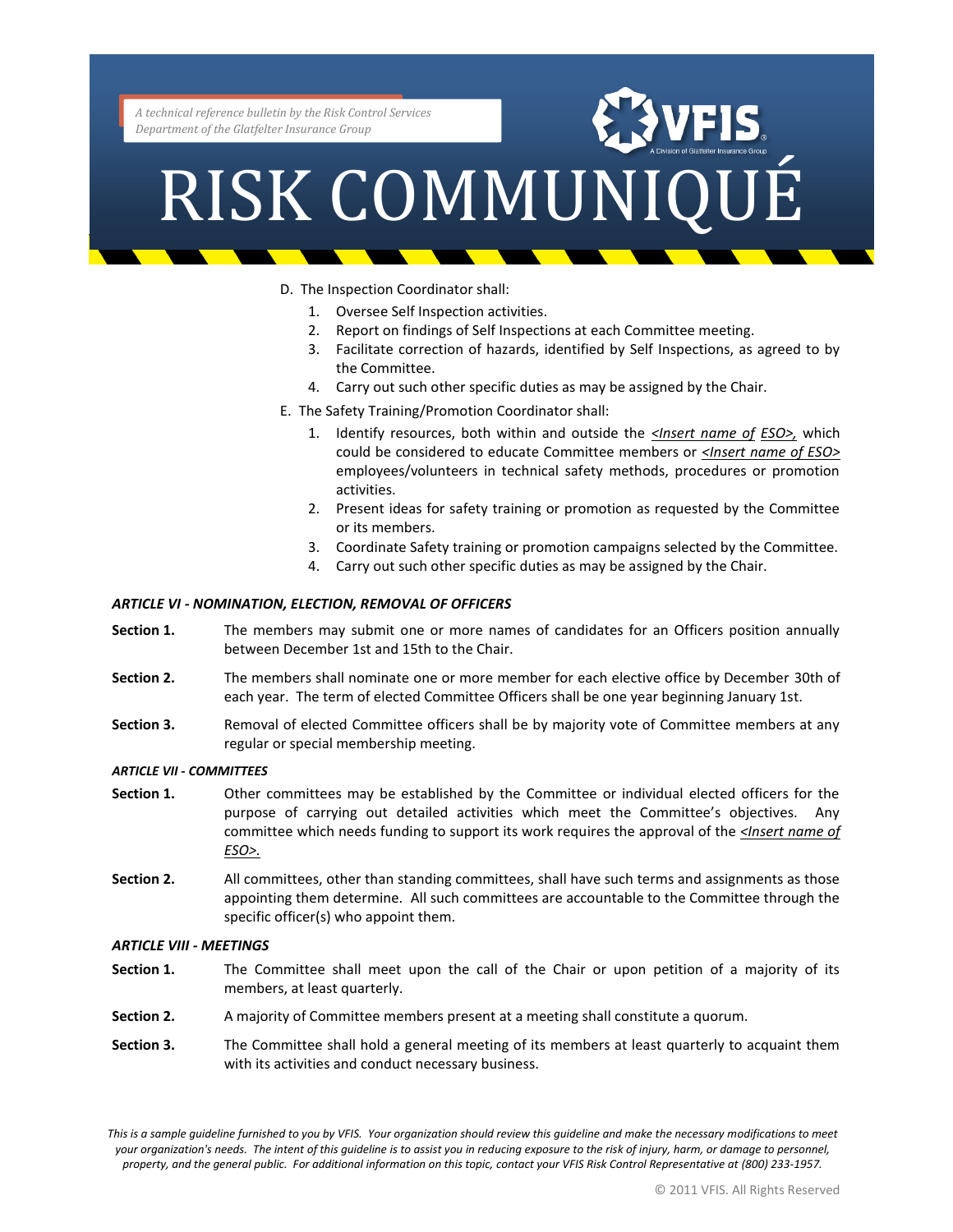## Partment of the Glatfelter Insurance Group

- **Section 4.** Special meetings of members may be called by the Chair upon written notice to Committee members.
- **Section 5.** At least <*insert number*> members in good standing shall constitute a quorum at any regular or special meeting.

### *ARTICLE IX - MISCELLANEOUS*

- Section 1. The *<Insert name of ESO>* letterhead may be used by the Committee on correspondence, publications and other official documents.
- **Section 2.** Words in these By-Laws which state the masculine gender are intended to include the feminine.
- **Section 3.** The latest edition of Robert's Rules of Order Newly Revised shall govern the transaction of business at all meeting.

### *ARTICLE X - AMENDMENTS*

- **Section 1.** Amendments to these By-Laws may be proposed by majority vote of the Committee or by any member Committee. Amendments proposed by members or committees shall be presented to the Committee for approval.
- **Section 2.** Amendments shall be acted upon by members either at a regular or special meeting at which a quorum is present for which advance notification of at least five (5) days is made. A two-thirds (2/3) affirmative vote is required for approval.
- **Section 3.** Properly approved amendments shall take effect immediately following final official action or on the date specified in the amendment.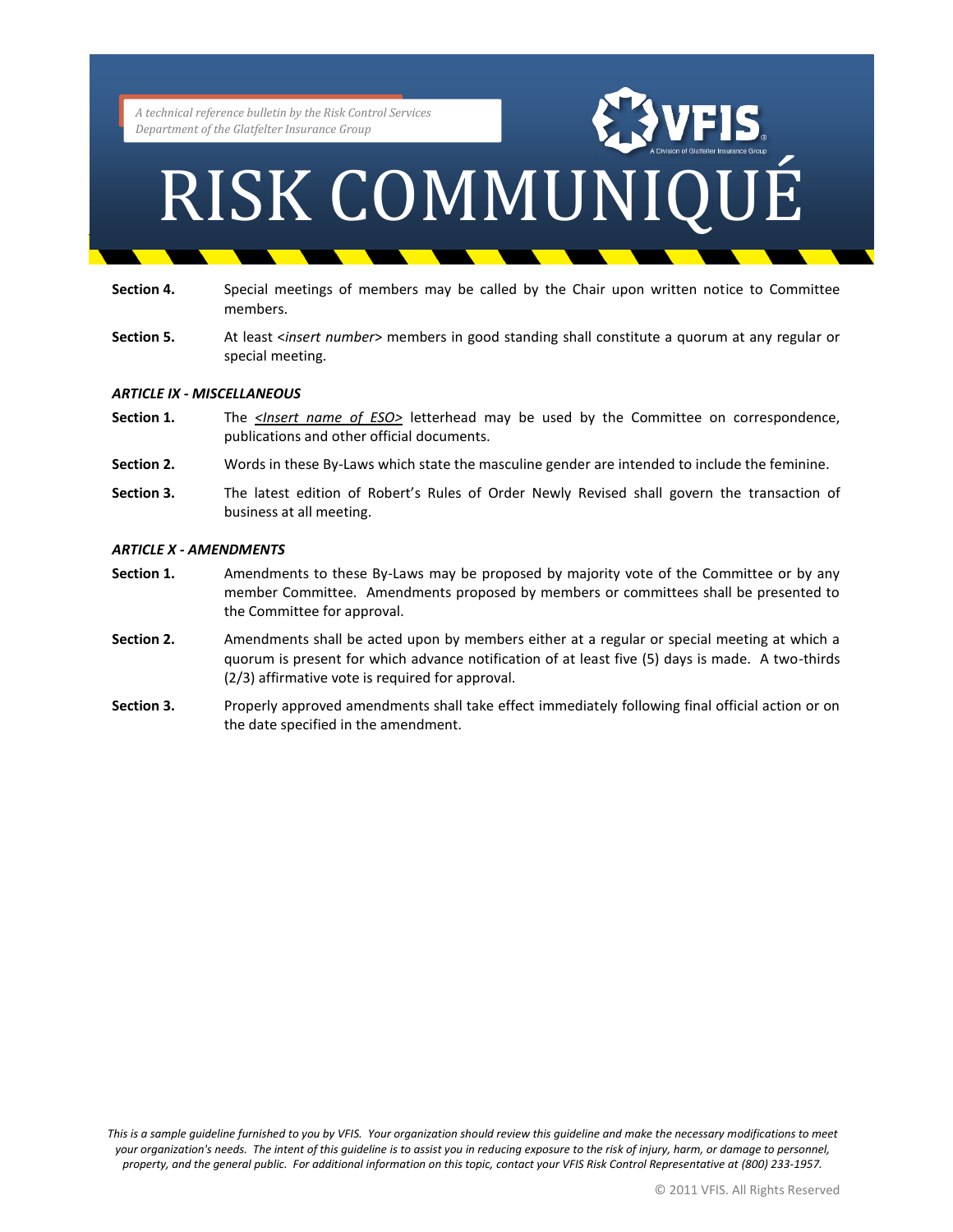### RISK COMMUNIQUÉ

### *"Ten Essential Elements"*

"Ten Essential Elements" of an effective safety meeting are included as an important part of this lesson.

### 1. Prepare an Agenda

Plan the entire program. Be ready with as many answers as possible. Have a clear purpose in mind and then try to accomplish it. Don't hold meetings just to see what will happen. Decide who will attend. Remind members of date and time. Present ideas in logical order. Plan for group participation.

### 2. Select Meeting Place with Care

Provide proper ventilation, light, and darkness as required. Make sure everyone is seated comfortably (not too comfortably) and has clear view of speaker. Room should be quiet, at proper temperature. Members should not be called out by telephone or other means. Provide proper facilities for visual aids and make necessary connections and adjustments before meeting starts.

### 3. Start and Stop on Time

This makes for businesslike meetings, minimize cost as well as interruption of production.

### 4. Summarize

Clarify or summarize each decision as it is reached. Summarize the results at close of meeting, letting members know what has been accomplished, what is expected of them.

### 5. Encourage Group Participation

Let members know they are contributing. Ask for ideas, opinion. Be patient. Don't be in a hurry to cover everything by sacrificing thorough treatment of important subjects. Don't override opinions because you are chairman. Don't do all the talking. Try to draw out the reserved and timid by making it ways for them to answer.

### 6. Maintain Interest

Use visual aids, demonstrations, charts, blackboard, skits, outside speakers. Change the pace. Don't follow the same routine meeting after meeting.

### 7. Stick to the Subject

Keep the discussion confined to the problem. Tactfully stop conversation groups. Follow the agenda. If new important subject comes up, make notes for later reference or discussions.

### 8. Follow Through With Results

Let the group know what you did with decisions of previous meetings. Assign responsibility for future action before close of meeting.

*This is a sample guideline furnished to you by VFIS. Your organization should review this guideline and make the necessary modifications to meet your organization's needs. The intent of this guideline is to assist you in reducing exposure to the risk of injury, harm, or damage to personnel, property, and the general public. For additional information on this topic, contact your VFIS Risk Control Representative at (800) 233-1957.*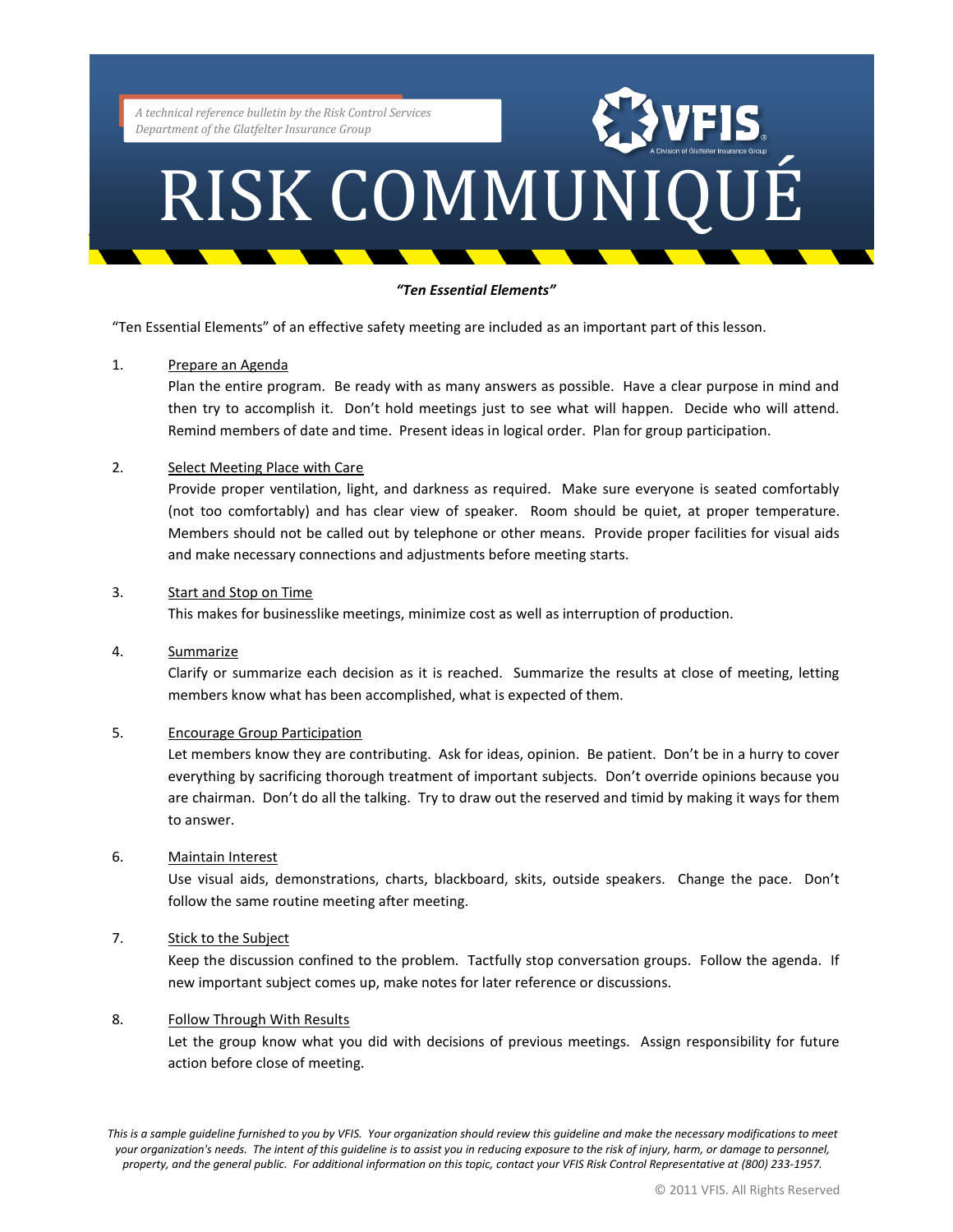### RISK COMMUNIQUÉ

### 9. Tell Management What You Accomplished

Meetings are costly. They should not be merely social affairs or siesta hours. Let management know what they have gained from their investment of time.

### 10. Evaluate

After each meeting, review the events and decide how to improve the next one. Things you should consider are: was the meeting interesting, were the objectives accomplished, did everyone participate, and was the meeting beneficial to all concerned.

Occasionally ask the group for anonymous, written answers to those questions:

- 1. What did you like best about this meeting?
- 2. What did you like least about this meeting?
- 3. What did you suggest for our next meeting?

You are apt to be startled by some of the answers, and it will pay you to be guided accordingly.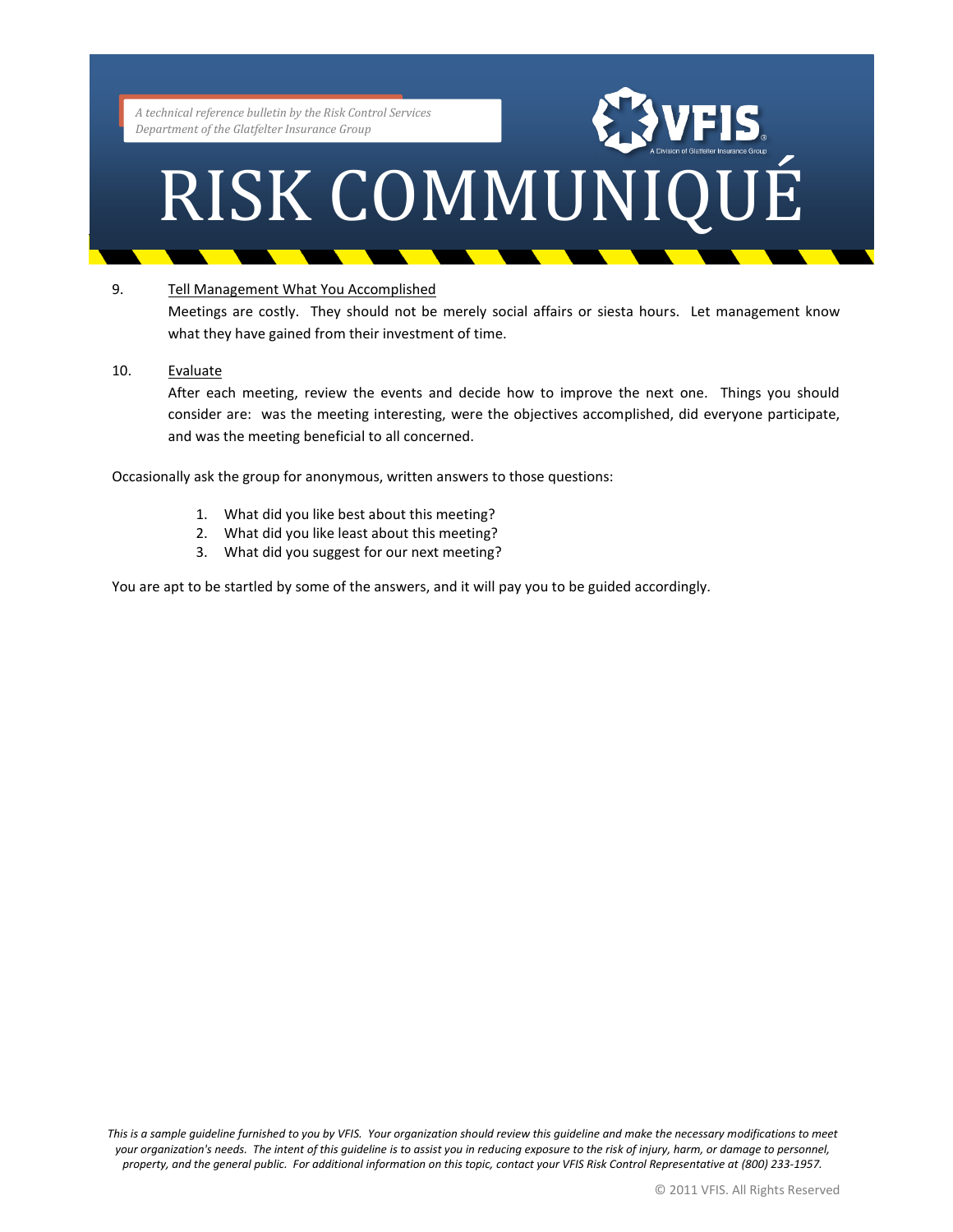# Partment of the Glatfelter Insurance Group<br>RISK COMMUNIQUÉ

*<Insert Date>*

*MEMO*

| TO:          | <b>Emergency Services Organization</b><br><b>Safety Committee Members:</b> |
|--------------|----------------------------------------------------------------------------|
| <b>FROM:</b> | <b>Secretary</b>                                                           |
|              | <b>ESO Safety Committee</b>                                                |
|              | Anywhere, PA                                                               |
| <b>RF:</b>   | Agenda,                                                                    |
|              | <b>Safety Committee Meeting</b>                                            |

THE NEXT MEETING IS SCHEDULED FOR **/ 97. THE AGENDA FOR THIS MEETING IS ATTACHED.** IF YOU **HAVE NOT RECEIVED A COPY OF THE MINUTES FROM THE LAST MEETING ( / / ), PLEASE CONTACT ME. WE LOOK FORWARD TO ANOTHER CONSTRUCTIVE MEETING.**

### **AGENDA**

| Review and Approve Last Meeting Minutes              | Chair                                     |
|------------------------------------------------------|-------------------------------------------|
| Introduction of Guests                               | Chair                                     |
| Review of Accidents Since Last Meeting               | <b>Accident Investigation Coordinator</b> |
| Self Inspection Form Review                          | <b>Inspection Coordinator</b>             |
| <b>Unfinished Business</b>                           | Chair                                     |
| Safety Subject Discussion<br><b>Group Discussion</b> |                                           |
| <b>New Business</b>                                  | Each Member                               |
| Summary of Meeting                                   | Chair                                     |
| Adjournment                                          |                                           |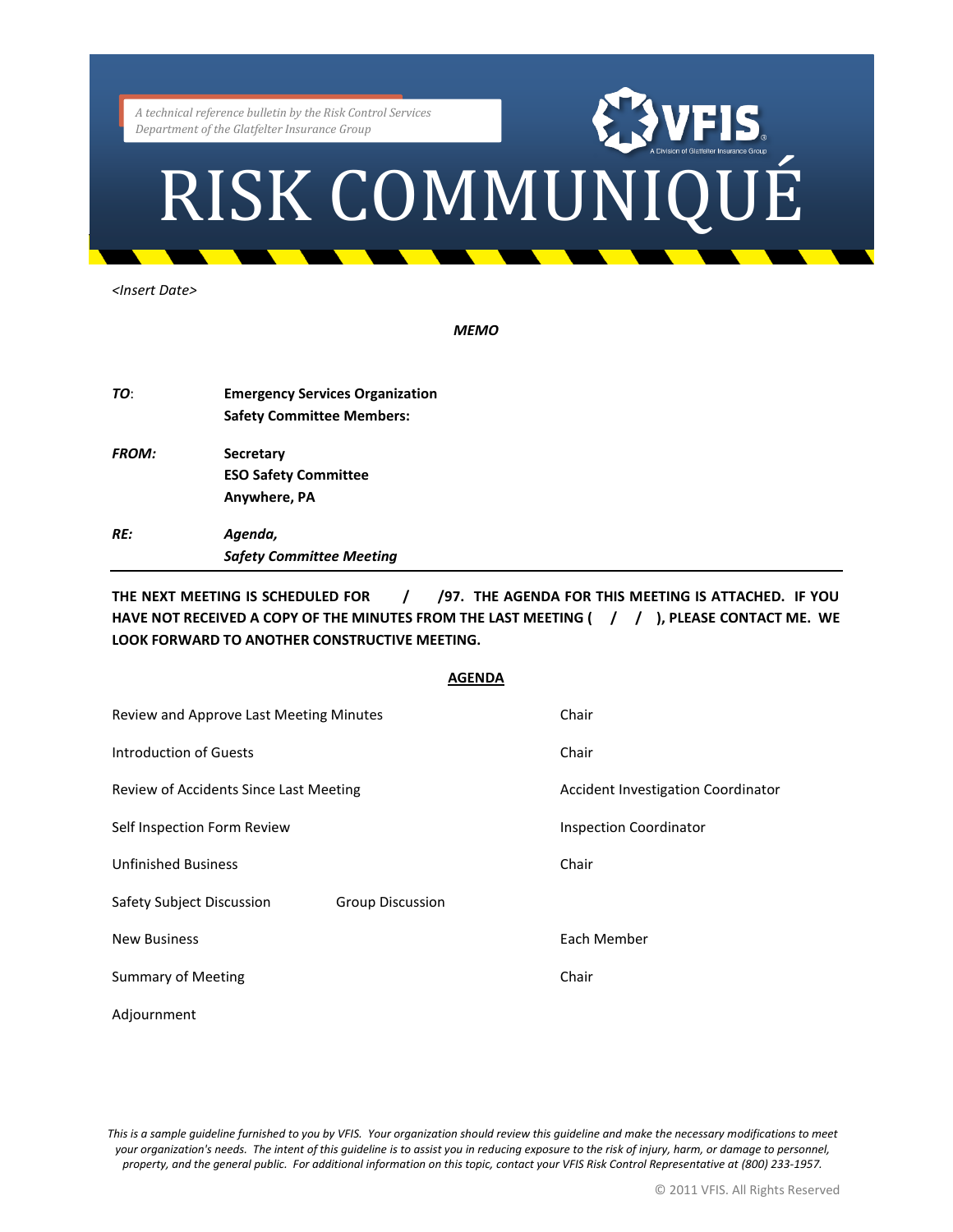# echnical reference bulletin by the Risk Control Services<br>partment of the Glatfelter Insurance Group<br>RISK COMMUNIQUÉ

### **ABC Emergency Services Organization**

**Safety Committee Meeting Minutes**

|                                | <b>Meeting Date:</b>                                                                            |
|--------------------------------|-------------------------------------------------------------------------------------------------|
| <b>Members Present:</b>        |                                                                                                 |
|                                |                                                                                                 |
|                                |                                                                                                 |
|                                |                                                                                                 |
|                                |                                                                                                 |
|                                |                                                                                                 |
|                                |                                                                                                 |
|                                |                                                                                                 |
|                                |                                                                                                 |
|                                |                                                                                                 |
|                                |                                                                                                 |
|                                |                                                                                                 |
| <b>Review of Old Business:</b> |                                                                                                 |
|                                |                                                                                                 |
|                                |                                                                                                 |
|                                |                                                                                                 |
|                                |                                                                                                 |
|                                |                                                                                                 |
|                                |                                                                                                 |
|                                |                                                                                                 |
|                                |                                                                                                 |
|                                |                                                                                                 |
|                                |                                                                                                 |
|                                |                                                                                                 |
|                                |                                                                                                 |
|                                | New Business: (Review of accidents; Review of feedback from emergency services organizations on |
| safety related issues.)        |                                                                                                 |
|                                |                                                                                                 |
|                                |                                                                                                 |
|                                |                                                                                                 |
|                                |                                                                                                 |
|                                |                                                                                                 |
|                                |                                                                                                 |
|                                |                                                                                                 |
|                                |                                                                                                 |
|                                |                                                                                                 |
|                                |                                                                                                 |
|                                |                                                                                                 |
|                                |                                                                                                 |